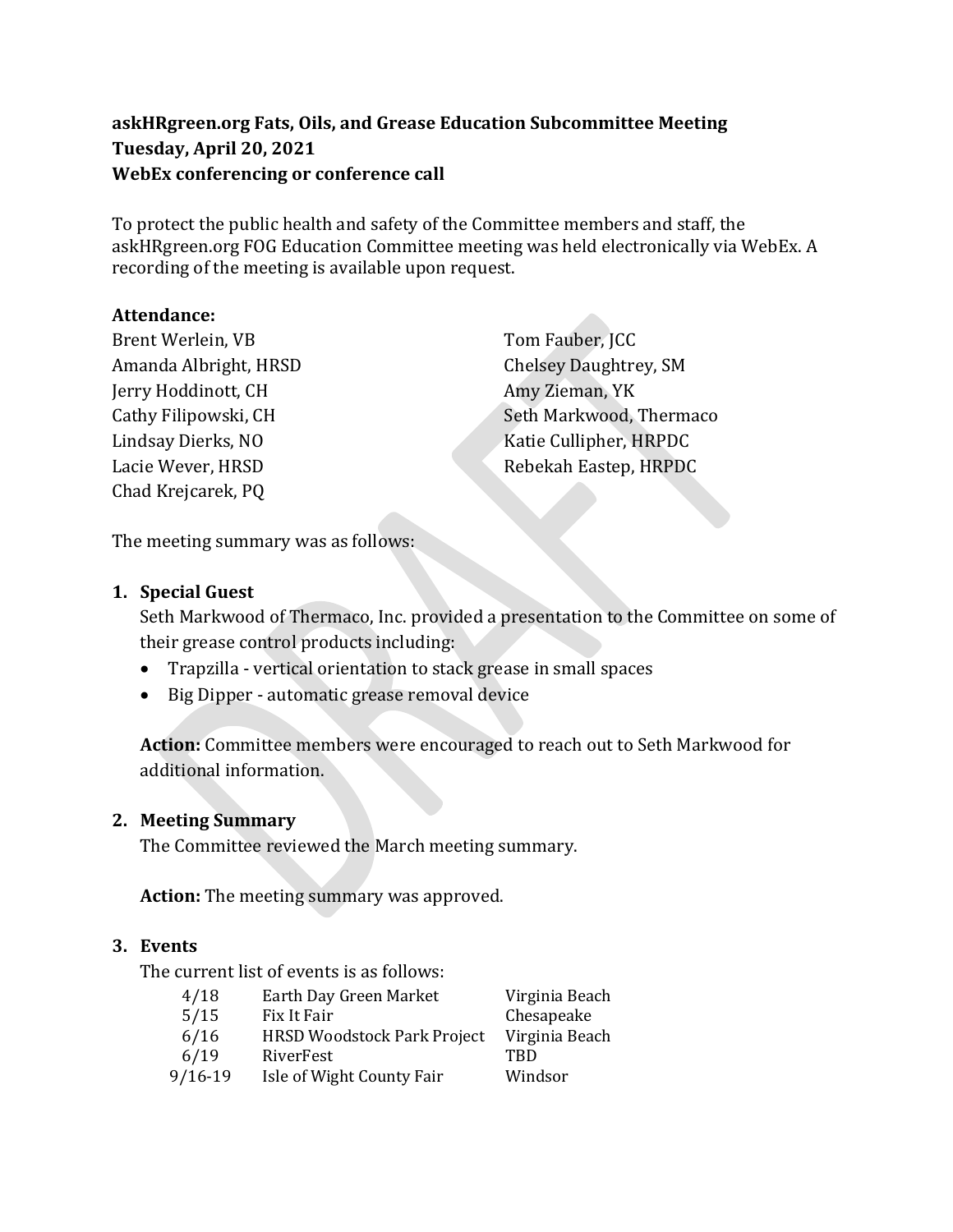**Action:** None.

## **4. Printing & Promotional Materials**

Committee members can arrange to pickup supplies as needed from HRPDC staff. Items available for pickup include:

- sludge judges/extensions (to those localities who requested them)
- "What Not to Flush" game magnets/magnet boards
- FOG coloring books
- WNTF stickers
- No grease stickers (nine-inch and three-inch)

The Committee reviewed pricing for translating FOG training documents to Chinese and Spanish (FOG rack card, HGI cleaning guide rack card, regional FSE training, and regional FSE certification test). The Committee approved translating services using reserve funds.

**Action:** HRPDC staff will have training documents translated into Chinese and Spanish.

# **5. Local FOG Programs**

Committee members provided updates on local programs.

- Localities should continue to adopt the FOG GCD Enforcement MOA with HRSD.
- Below is the link to the Google tracking doc for local implementation plans related to the updated model ordinance and GCD technical standards
	- o [https://docs.google.com/spreadsheets/d/1jjez5Jhdqc4dqunnWd\\_ZrkQL6b4](https://docs.google.com/spreadsheets/d/1jjez5Jhdqc4dqunnWd_ZrkQL6b4vXeWznRzfBTXopk/edit#gid=0) [vXeWznRzfBTXopk/edit#gid=0](https://docs.google.com/spreadsheets/d/1jjez5Jhdqc4dqunnWd_ZrkQL6b4vXeWznRzfBTXopk/edit#gid=0)

The Committee discussed VDHCD and VBCOA outreach. HRPDC staff sent the draft newsletter article to VBCOA for consideration for inclusion in their quarterly newsletter. There has been no response. HRPDC staff thanked all who helped craft the messaging in the newsletter article.

Virginia Beach will be mailing a letter of notice to all FSEs regarding changes to regional sizing standards and the potential impact on GCD sizing and cleaning frequencies.

Regional Sizing Standards were updated to correct a typo in the grease capacity formula. The document has been updated on the website and localities should update their local files, if needed.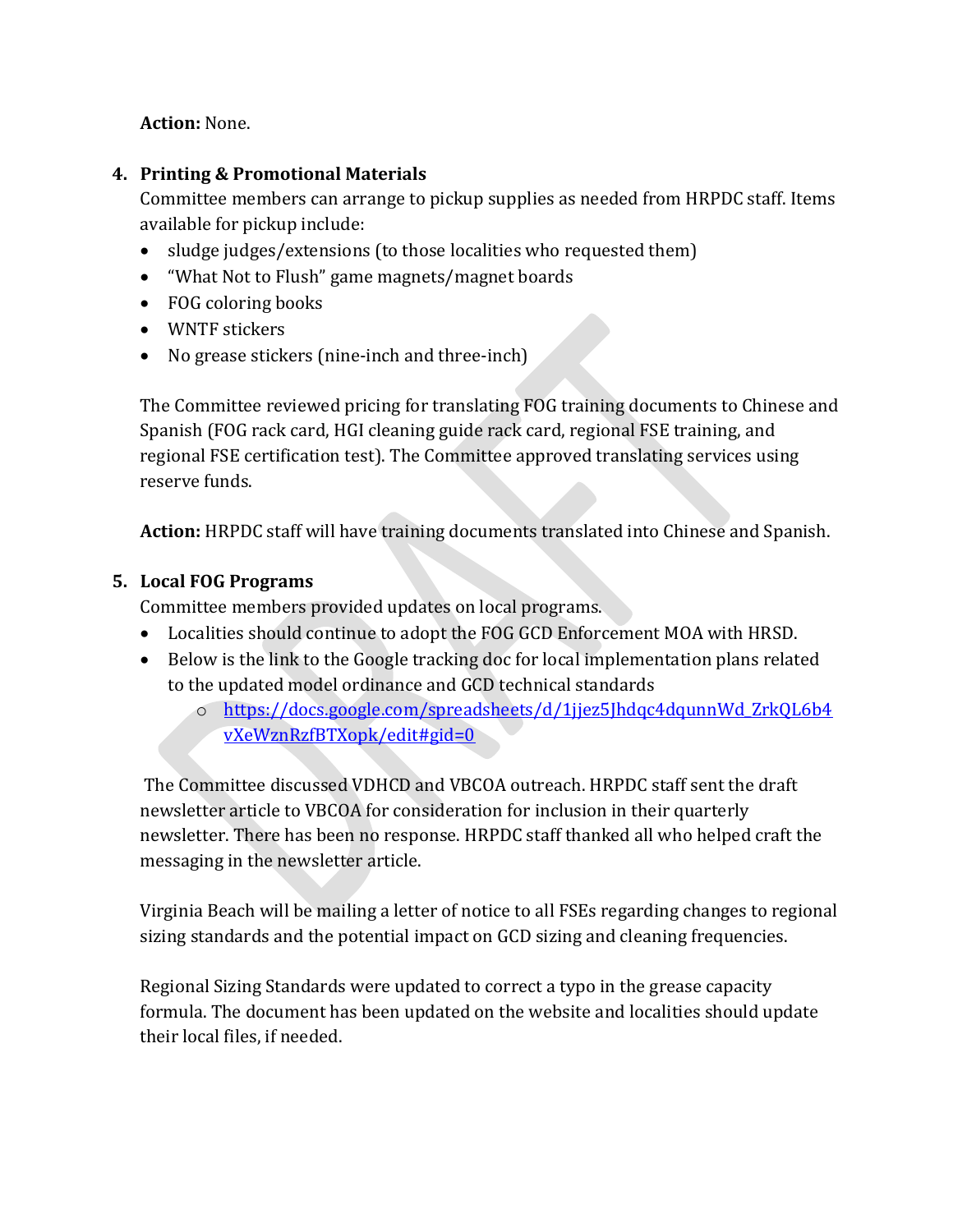**Action:** HRPDC staff will follow up on status of VBOCA newsletter submission.

## **6. FOG Regional Website & Training Updates**

Shonia Holloway from CDM Smith provided an update on the HRFOG.com enhancements list.

- Purge user function now working to address orphaned records when a user is deleted.
- Researching new training and FOG management platforms for HRFOG website.
- Securing security certificates to create a secure website and hopefully decrease number of password resets being caught in spam filters.
- Guided user experience based on profile type & adding business listing upon registration. The Committee agreed to allow only FSE or Hauler user type instead of including a third option for both.

**Action:** HRPDC staff will continue to work with CDM Smith on HRFOG.com enhancements.

# **7. Roundtable & Public Comment**

- HRSD Alcohol Brewery Manufacturing BMP Program Presentation
	- o More diverse types on North Shore (brewery, winery, meadery, cider, distillery, kombucha)
	- o If establishment has FSE attached, inspectors check on program and notify management about inspections from local FOG program staff
	- o Overview of brewery processes
	- o Overview of winery processes
	- o Overview of distilleries
	- o Cleaning processes testing of pH before discharge to the sanitary sewer
	- o Kegs, canning, & bottling incorporates some cleaning products for sanitizing, Virginia Beach inquired about glass interceptors
	- o BMP requirements <https://www.hrsd.com/alcohol-bmp>
	- o Annual site inspections grain storage inside or outside with cover, containment of cleaning products
	- o Surcharge program now using averages instead of site testing: <https://www.hrsd.com/surcharge>
- Swift Comply Summit Virginia Beach will provide registration info
- Ken Loucks working on digital sludge judge device to provide more accurate results and possibly a GCD "alert" system for cleanings.
- Reporting SSOs SSORS system used to document and alert proper authorities, Committee members would like more information on who receives the notifications